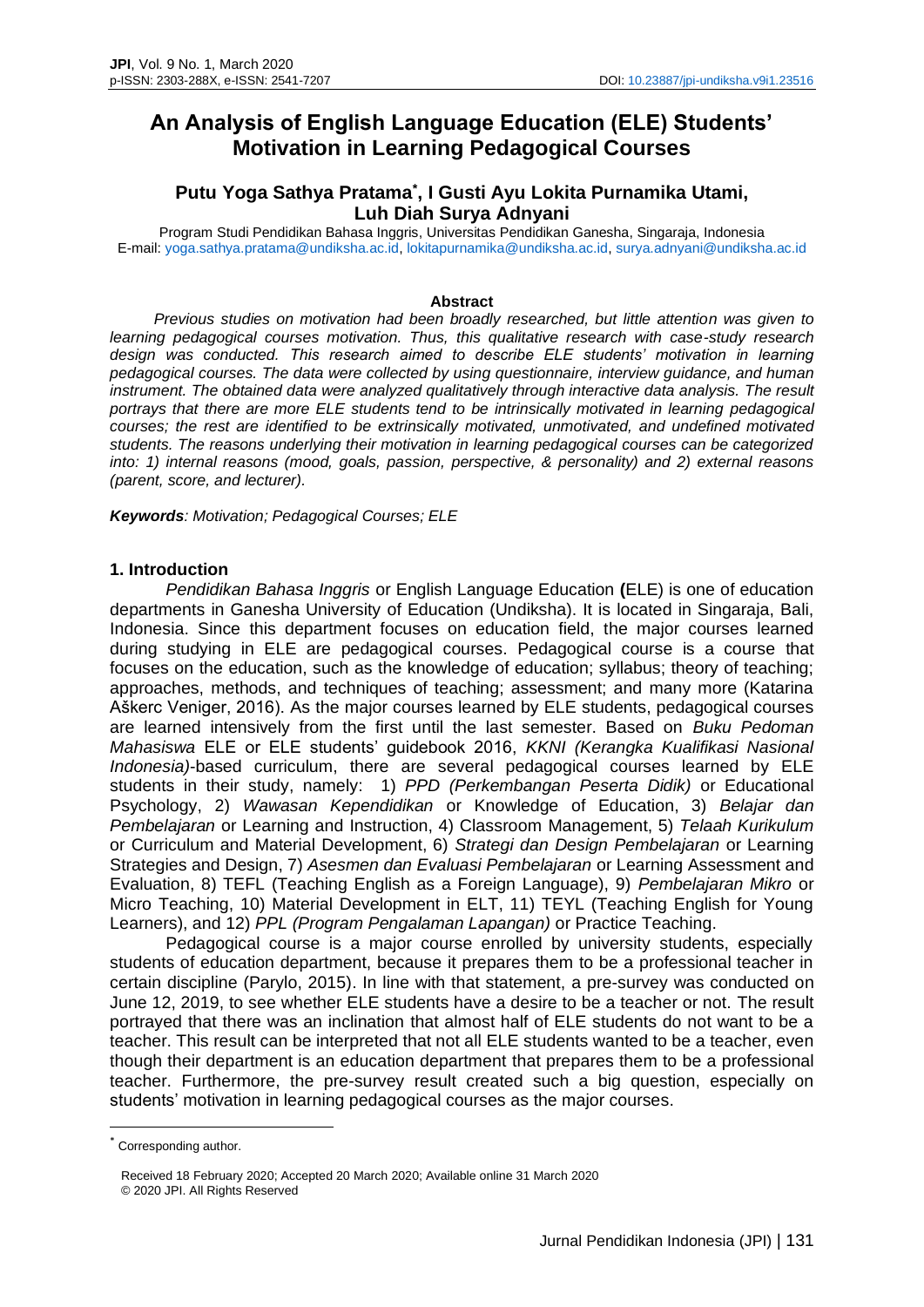Knowing how learner's learning motivation is very useful for educators in designing, running, and making judgment in accordance with their motivation (Andreas, 2019). The context of motivation in this research denotes to Self-Determination Theory (SDT) proposed by Decy & Ryan (2000). Decy & Ryan (2000) mentioned that motivation is someone's impetus or initiator for doing something. SDT provides 3 basic human innate needs which consist of competence, relatedness, and autonomy. First, competence is related to feeling of confident and effective in mastering whatever we are doing, such as the outcome and the experience mastery. Second, relatedness is related to feeling of being cared, connected, and sense of belonging with others. Third, autonomy is related to having choices and to feeling of freedom in controlling over own actions. Decy & Ryan (2000) believe that no matter the culture and origin, everyone certainly has these needs dimensions. When all innate needs dimensions can affiliate and meet each other, it would drive someone to be more intrinsically motivated, but if cannot, it would drive someone to be more extrinsically motivated or even unmotivated (Decy & Ryan, 2000).

In one of its sub-theory; organismic integration theory (OIT); SDT classifies human motivation into 3 types: 1) amotivation, 2) extrinsic motivation, and 3) intrinsic motivation. First, the amotivation refers to the circumstance where someone has no motivation at all toward a particular activity. Amotivation is portrayed through: 1) having no action or just going through the motions, 2) rebelling, 3) not feeling relatedness, 4) not expecting anything. Second, the extrinsic motivation refers to the circumstance where someone is motivated because of external factors. Extrinsic motivation is portrayed through: 1) influenced by rewards, 2) underlined by avoiding guilt or anxiety and improving pride, 3) accepting the activity even though experience lack of enjoyment or importance, and 4) feeling the importance but not getting interested. Third, the intrinsic motivation refers to the circumstance where someone is motivated because of internal factors. Intrinsic motivation is portrayed through: 1) feeling enjoyable in doing the activity, 2) really interested in doing the activity, 3) valuing the activity, and 4) more self-regulated.

Indeed, there are enormous researches on motivation in learning (Hu, Jia, Plucker, & Shan, 2016; Lin, Chen, & Liu, 2017; Tsai, Cheng, Yeh, & Lin, 2017; Salikin, Bin-Tahir, Kusumaningputri, & Yuliandari, 2017; Yulika, Rahman, & Sewang, 2019; and Zarzycka-Piskorz, 2016). Numerous researchers around motivation consider that this is an interesting variable to be investigated. However, around aforementioned researches, little attention is given to the scope of learning pedagogical course motivation. Several researches that closely related to this research are: 1) attitude of learning pedagogical courses (Parylo, 2015), 2) opinion and perception about learning pedagogical courses (Katarina Aškerc Veniger, 2016; Katarina Aškerc & Sebastian Kočar, 2017; and Pekkarinen & Hirsto, 2017), 3) the use of technology in pedagogical courses (Chin, Hong, Huang, Shen, & Lin, 2016; and Keçeci & Zengin, 2017), and 4) the effect of learning pedagogical courses (Ödalen et al., 2018).

Deriving from the previous narratives, this research attempted to describe ELE students' learning motivation in learning pedagogical courses. It is urgent because of several reasons, namely: 1) there is limited information about the topic of motivation in learning pedagogical courses, and 2) the result of the pre-survey to the ELE Students of Undiksha showed such big questions on their learning motivation in learning pedagogical courses as their major courses. In order to answer these questions, this research further attempted to 1) describe ELE students' motivation in learning pedagogical courses and 2) investigate reasons underlying ELE students' motivation in learning pedagogical courses. The grounded theory used was Decy & Ryan (2000) Self-Determination Theory (SDT). The research's novelty is proposed to 1) gain data about motivation, especially in the area of pedagogical courses and 2) answer the questions appeared from the conducted pre-survey.

# **2. Method**

This research was a qualitative research with case-study research design. The research was conducted in English Language Education (ELE) of Undiksha on October-December 2019. The participants were 199 fifth semester students of ELE Undiksha in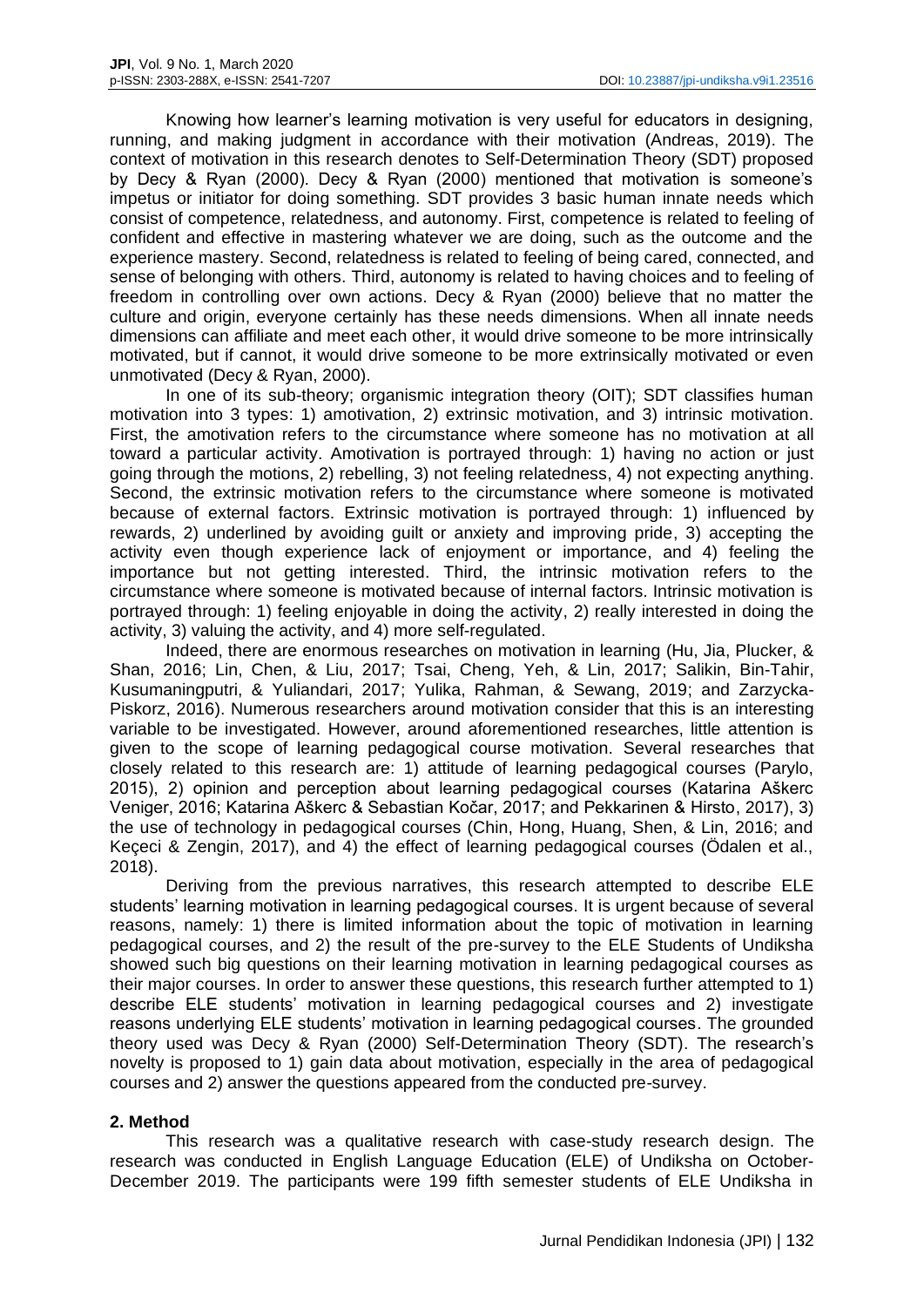academic year 2019/2020. The instrument used in obtaining the data were an online questionnaire and an interview guidance. The questionnaire consisted of 36 numbers of statements related to Decy & Ryan (2000) types of motivation contained in Self-Determination Theory (SDT): Amotivation, Extrinsic Motivation, and Intrinsic Motivation. The questionnaire was made on a five-point Likert scale, which was ranged from 1 (Strongly Disagree) until 5 (Strongly Agree). In addition, there were also 2 open-ended questions that were related to how the students assess their motivation in learning pedagogical courses and how they see the pedagogical courses learning in ELE, Undiksha. The interview guidance was made after the questionnaire result was obtained. The interview contained 20 students who represented each motivation types (undefined motivation, unmotivated, extrinsically motivated, & intrinsically motivated). The obtained data were analyzed qualitatively through Miles & Huberman (1994).

### **3. Finding and Discussion**

This research discovered 2 main findings: 1) there is an inclination showing that most of observed ELE students are identified to be intrinsically motivated in learning pedagogical courses, while the rest are identified to be extrinsically motivated, unmotivated, and undefined motivated; 2) the reasons underlying ELE students' motivation in learning pedagogical courses can be categorized into 2 categories, they are internal reasons (mood, goals, passion, perspective, & personality) and external reasons ( parent, score, & lecturer). The first research finding was obtained through the online questionnaire and the second research finding was obtained through the interview that was conducted by the researcher as the human instrument. First of all, based on the questionnaire result, ELE students' motivation in learning pedagogical courses can be classified into 4 categories: 1) undefined motivated, 2) unmotivated, 3) extrinsically motivated, and 4) intrinsically motivated. It can be seen through table 1, as follow:

| <b>Motivation type</b>         | Total | <b>Percentages</b> |
|--------------------------------|-------|--------------------|
| Undefined Motivation           |       | 4%                 |
| Unmotivated                    |       | 5%                 |
| <b>Extrinsically Motivated</b> | 28    | 14%                |
| <b>Intrinsically Motivated</b> | 154   | 77%                |
|                                |       |                    |

**Table 1**. Summary of Students' Motivation Type

The questionnaire results portrayed a tendency that there are more ELE students who are intrinsically motivated in learning pedagogical courses than the students who are unmotivated, extrinsically motivated, and even undefined motivated. It can be interpreted that there are more students who enjoy and feel the importance of pedagogical courses learning in ELE, Undiksha. It is proven by the participants' answer in the open-ended questions, where there are most students have positive perception toward pedagogical courses learning in ELE Undiksha. Hence, it seems to be acceptable to discover most ELE students tend to be intrinsically motivated in learning pedagogical courses. In addition, the first finding of this research is in line with the result of Ödalen et al. (2018), where they found that there are more participants (7 of 10 participants) in Sweden tended to be more motivated because they feel satisfied in joining the pedagogical training.

Additionally, the first research finding also displayed an interesting result of undefined motivation. Although the percentage of undefined motivation students is insignificant, it is such a great discovery to the field of motivation theory. The result of undefined motivation portrays that there is also individual who cannot determine their definite motivation. It is not about motivated or unmotivated again, but it refers to an individual's indescribable condition. This research attempts to propose that someone's motivation further can be classified into amotivation, extrinsic motivation, intrinsic motivation, and undefined motivation. This research also tries to argue that since Decy & Ryan's Self-Determination Theory does not mention about the circumstance of undefined motivation, this theory is not that absolute and exclusive in classifying someone's motivation.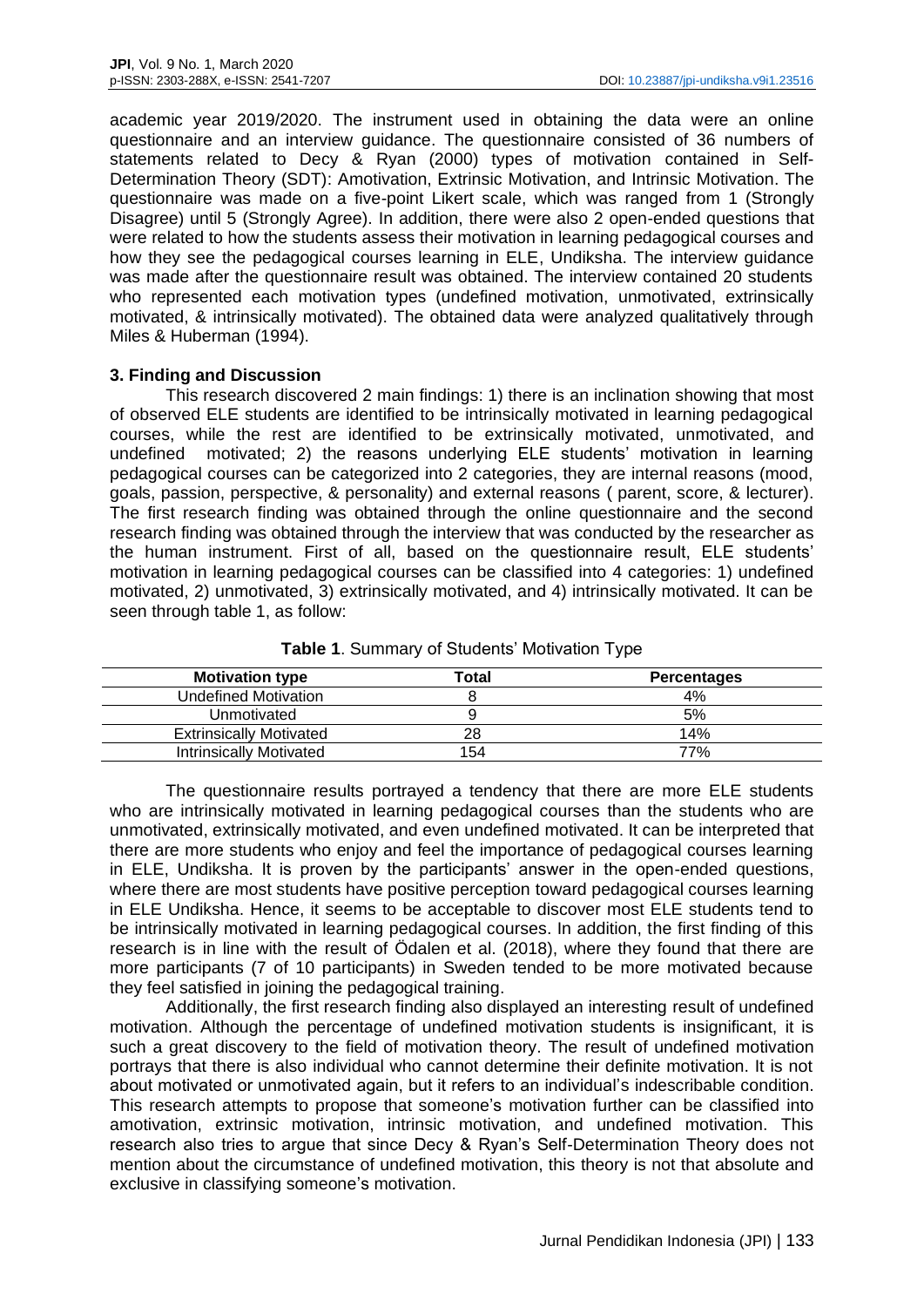The context of undefined motivation is justified by Kaufmann, Schulze, & Veit (2011). Kaufmann, et al. (2011) investigated mechanical worker in Turk motivation since various researches related to their motivation were not grounded on recognized motivation theory. Simply, there is no current motivational theories match with their motivation. Kaufmann, et al. (2011) further discovered that the terms behind their subject were beyond the motivation aspects, they were immediate payoffs, delayed payoffs, social motivation, task autonomy, and skill variety. These aspects were found as the influential factors underlying their work and their persistent. Kaufmann, et al. (2011) strengthen that undefined situation on someone's motivation does exist, even though it seems that it is not mentioned yet in any motivation theories. In addition, Uno (2006) stated that everyone has their own theme underlying their motivation; motivation further becomes a broad variable to be discussed. The theories of motivation will always develop along with the continued discovery of interesting things related to motivation. As an inference, the discovery of undefined motivation is such a new reference to enrich the data and information around motivation.

Second of all, the second research finding was obtained through the interview results. There were 8 major identified reasons underlying ELE students' motivation in learning pedagogical courses: 1) mood, 2) goals, 3) passion, 4) perspective, 5) personality, 6) parent, 7) score, & 8) lecturer. These reasons were further categorized into internal reasons (mood, goals, passion, perspective & personality) and external reasons (parent, score, and lecturer). Even though there were several reasons that underlie same motivation type, but basically each motivation was showing different form of reason underlying their motivation in learning pedagogical courses. In addition, different motivation types also have different narrations related to the dimensions of competence, relatedness, and autonomy. It would be presented in table 2.

| No. | <b>Motivation Type</b>         |    | <b>Reason Underlying the Motivation</b>              |
|-----|--------------------------------|----|------------------------------------------------------|
| 1.  | <b>Undefined Motivation</b>    | 1) | Mood influence                                       |
|     |                                | 2) | The absence of definite goals                        |
| 2.  | Unmotivated                    | 1) | The absence of passion in educational field          |
|     |                                | 2) | Parental influence                                   |
|     |                                | 3) | Passing the courses as ultimate goal                 |
|     |                                | 4) | The absence of relationship between<br>learning      |
|     |                                |    | pedagogical courses and dream job                    |
| 3.  | <b>Extrinsically Motivated</b> | 1) | The absence of passion in educational field          |
|     |                                | 2) | Parental influence                                   |
|     |                                | 3) | Lecturer influence                                   |
|     |                                | 4) | Score influence                                      |
|     |                                | 5) | Non-educational benefit of learning<br>pedagogical   |
|     |                                |    | courses.                                             |
| 4.  | <b>Intrinsically Motivated</b> | 1) | Positive value of teacher profession                 |
|     |                                | 2) | Positive perspective of pedagogical courses learning |
|     |                                | 3) | Excitement in learning                               |
|     |                                | 4) | Definite goals                                       |

**Table 2**. Reasons underlying ELE students' motivation in learning pedagogical courses

First, the context of competence, relatedness, and also autonomy in undefined motivation becomes further undefined too. Mood is not an autonomy factor since it is somehow uncontrollable. It does not also belong to competence because mood does not represent the idea of mastering the thing confidently. Additionally, the total absence of definite goals also seems to have no affiliation in each dimension. Second, in the context of unmotivated students; no competence is shown by passing the courses as the ultimate goals and the absence of relationship between learning pedagogical courses and dream job. Those reasons indicate that the unmotivated students do not have an impetus to outcome and experience mastery in learning pedagogical courses. No relatedness is shown by no passion in educational field. It drives the observed unmotivated students do not feel the sense of belonging during the process of learning. No autonomy is clearly shown by parental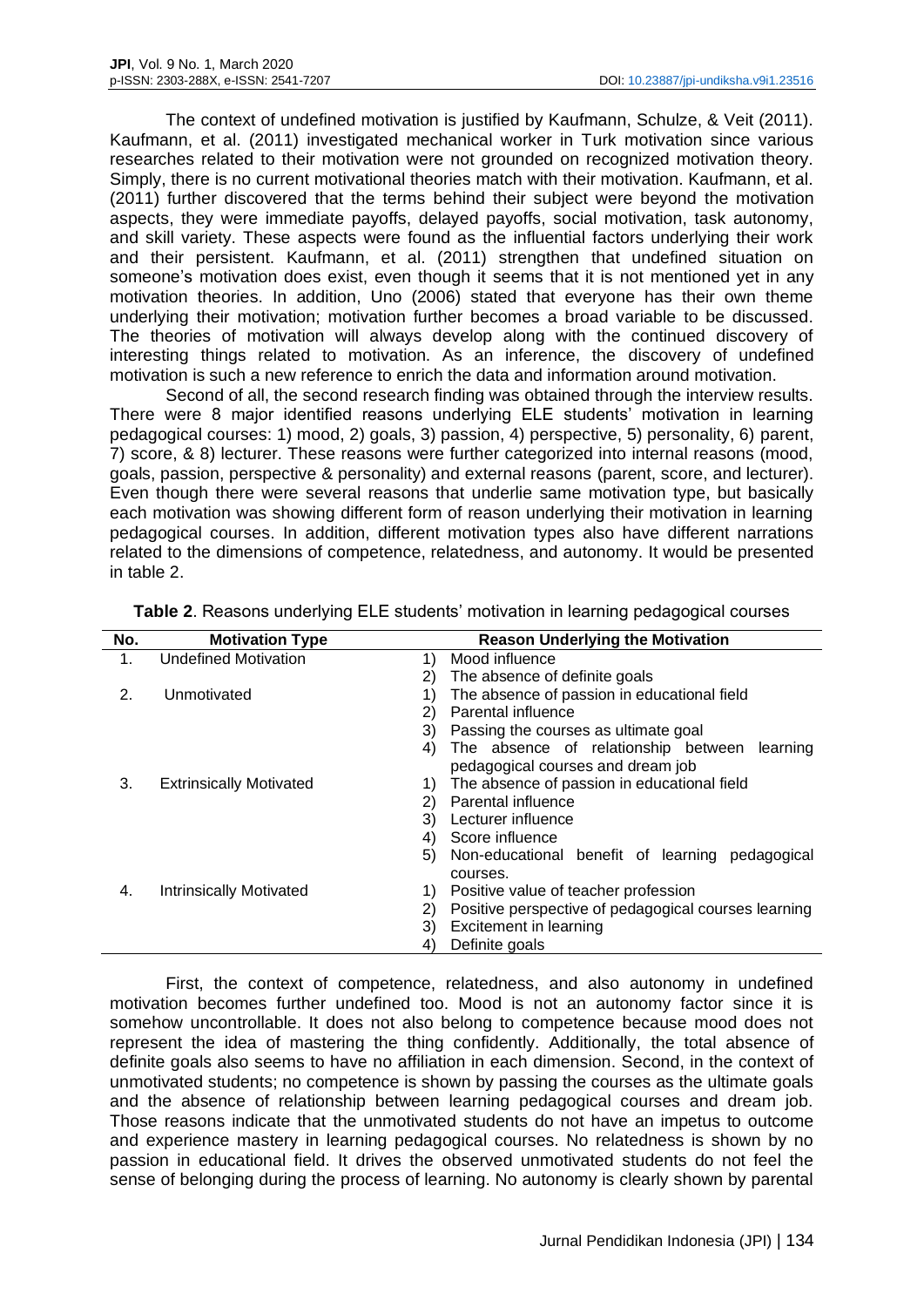influence, because it indicates that the observed unmotivated students do not have feeling of freedom in choosing the department, they are passionate with.

Third, in the context of extrinsically motivated students; the reasons of score influence and lecturer influence denote to no competence. It is because the observed extrinsically motivated students only focus on maintaining their pride, without concerning about experience mastery. The reason of the absence of passion in education field clearly refers to no relatedness. In the dimension of autonomy, there is a contrast between parental influence and non-educational benefit of learning pedagogical courses. Parental influence underlines that observed extrinsically motivated students do not have feeling of freedom in choosing their option, but non-educational benefit of learning pedagogical courses shows they have full authority to choose what they want to learn in pedagogical courses learning. Fourth, in the context of intrinsically motivated students, competence is shown by positive value of teacher profession and positive perspective of pedagogical courses learning. It is because these reasons indicate that the observed intrinsically motivated students feel confident during the learning activity as well as concern of the future beneficial outcome. Relatedness is shown by excitement in learning. This reason indicates that the sense of belonging and connecting which makes them feel excitement in learning. The autonomy is indicated by the reason of definite goals. The observed intrinsically motivated students have full control of the actions in a purpose to reach their goals or objectives, such as searching for more learning sources, studying longer than the others, and always coming to the class meeting.

By the narrations above, it can be concluded that the finding of reasons underlying ELE students' motivation in learning pedagogical courses in this research and the idea of competence, relatedness, and autonomy is justified. All findings are in line with the Decy & Ryan's statements. It is also such a triangulation data of the first and the second research finding, where different motivation has different form of innate needs dimension. The reasons presented in table 2 further were synthesized into 2 categories, namely internal reasons (mood, goals, passion, perspective, & personality) and external reasons (parent, score, & lecturer). Each category is being discussed, as follow.

The first internal reason being discussed is mood influence. In this case, mood influence underlies the observed undefined motivated participants only. The interview had figured out that when the undefined motivated students were in a good mood, they would tend to be intrinsically motivated in learning. Meanwhile, they would tend to be extrinsically motivated or even unmotivated in learning when they were not in a good mood. It could be interpreted that their motivation inclined to be often transformed based on the mood condition.

This finding is in line with Chiew & Braver (2011) and Ekici (2011). They researched about how mood or emotion facilitates motivation. As the result, their observed subjects tend to regulate their motivation when they feel positive emotions, in which it denotes to a good mood circumstance. Ekici (2011) added the negative emotional subjects incline to lose the purpose of the things they are doing. In addition, the finding of mood influence in this case is supported by Løvoll, Røysamb, & Vittersø (2017), who propose that the positive emotions also form an indicator of continuity in doing something. Løvoll, et al. (2017) mentioned that when positive emotions are well maintained, it will turn the emotion into an intrinsic motivation. Løvoll, et al. (2017) strengthen the tendency of undefined motivated students to be intrinsically motivated when they are in a good mood and Ekici (2011) strengthens the tendency of undefined motivated students to be extrinsically motivated or unmotivated when they are not in a good mood. Taking into account, these narrations prove the inclination that mood or emotion underlies someone to be motivated or not as well as changes the circumstances of their motivation.

The second internal reason being discussed is goals influence. Goals or objectives influence underlies all motivation types. Yet, the interpretation of the goal itself is different in each motivation type. The undefined motivated students tend to have no definite goals, the unmotivated students tend to merely pass the courses, the extrinsically motivated students tend to just follow the courses but hoping for good score, and the intrinsically motivated students tend to set definite goals they wanted to reach. This finding indeed is in line with the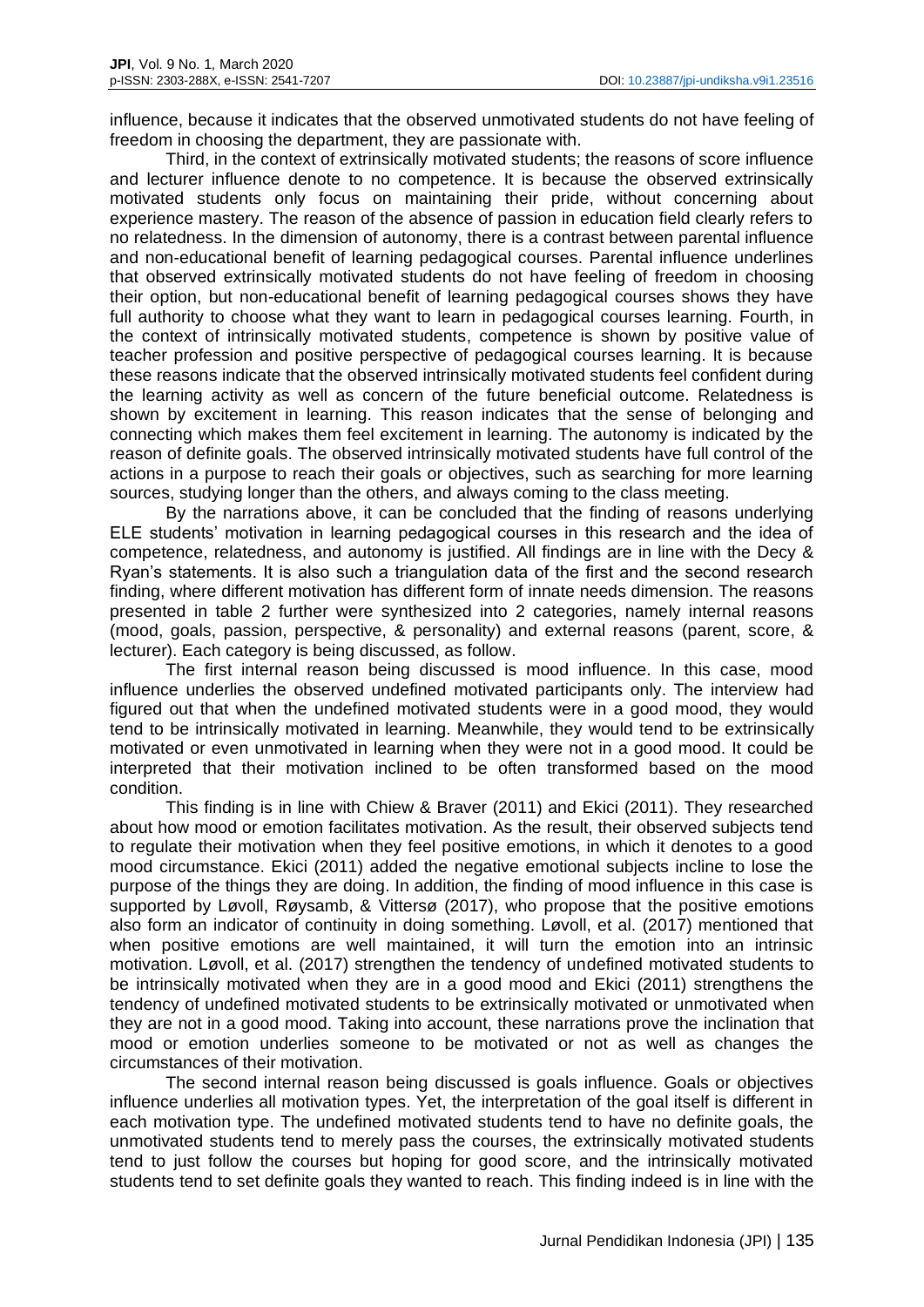characteristics of each motivation type cited in Decy & Ryan's (2000) self-determination theory.

Different from other motivation types, undefined motivation's characteristics are not mentioned in self-determination theory. The finding of their underlying reason around goals aspect is the absence of the definite goal. When it is compared to the goal-oriented theory, Mc. Donald (1959) for instance, this finding is possible to occur in context of undefined motivation because literary they are blurry about themselves. As their motivation is often changed, where it depends on mood, their goal cannot be definitely determined either. Mc. Donald's (1959) goal-oriented theory proposed that "motivation is a respond to what do you what to reach", in which it denotes to the goal itself. Hence, since the undefined motivation does not have the objective to be reached, it becomes an accepted thing for the undefined motivated students of this research to have no definite goals in learning pedagogical courses.

Another supporting foundation for this finding arises from Elliott & Story (2017). Charles N. Elliott is an influential figure of goal-oriented theory. Elliott & Story (2017) proposed that goal orientation can be distinguished into mastery goals and performance goals. On one hand, the mastery goals have a positive relationship with the intrinsic motivation. The context of mastery goals aims to master the content being worked and receive a positive feedback for the better improvement. On the other hand, the performance goals have a positive correlation with the extrinsic motivation. The context of performance goals denotes to result of a work. Taking a look into the finding of this research, the extrinsically motivated students' goal of this research is just following the courses activity and hoping for a good score or result. The intrinsically motivated students' goal of this research is more certain, which is able to comprehend or master the content of pedagogical courses as well as be able to apply the knowledge of pedagogical courses for the future. Compared the finding of this research to Elliott & Story (2017), we will see that this finding is in line with Elliott & Story (2017) theory.

The third internal reason being discussed is passion influence. In this case, the discussion will be limited into the framework of no passion in education, as the result of the unmotivated and the extrinsically motivated students of this research. The undefined and also intrinsically motivated students do not mention about the context of passion. Hence, it will be only counted as the unmotivated and the extrinsically motivated reason underlying their motivation in leaning pedagogical courses. The unmotivated as well as the extrinsically motivated participants honestly mentioned that their different passion from education becomes a strong influential reason underlying their motivation in learning pedagogical courses. This finding is in line with Greenwald & Blackmore (2017), Stoeber, Childs, Hayward, & Feast (2011), and Vallerand (2012).

Motivation and Passion are often debated because these terms tend to be identic. While motivation describes an imitator or impetus for doing something, passion denotes to a strong predisposition toward what you loved (Vallerand, 2012). In addition, Vallerand (2012) mentioned that a passionate person feels the essential as well as the meaningfulness of doing the activity. Vallerand (2012) gives an example about tennis player. When you play tennis every day, it most refers to motivation because you may not love it. Yet, if you play tennis every time, buy any things related to tennis, watch almost all tennis tournament, and the most important thing that you never feel harmed; then these denote to passion.

In the context of self-determination theory, the idea of "love" and "meaningfulness" in passion tend to appear in the context of intrinsic motivation. Meanwhile, the amotivation and the extrinsically motivation do not feel the sense of love and meaningful itself. Hence, since their passion is not in education field, it is a justification for them to be not classified with intrinsic motivation in learning pedagogical courses itself. This finding is in line with Stoeber, Childs, Hayward, & Feast (2011) and Greenwald & Blackmore (2017). They found that the participant who is putted in a different circumstance from his or her passion tends to have less motivation even somehow no motivation at all. Stoeber, et al. (2011) also proposed that the final outcome of impassionate person is not satisfying as the consequence of doing something without the sense of love. Thus, these narrations prove that the finding of passion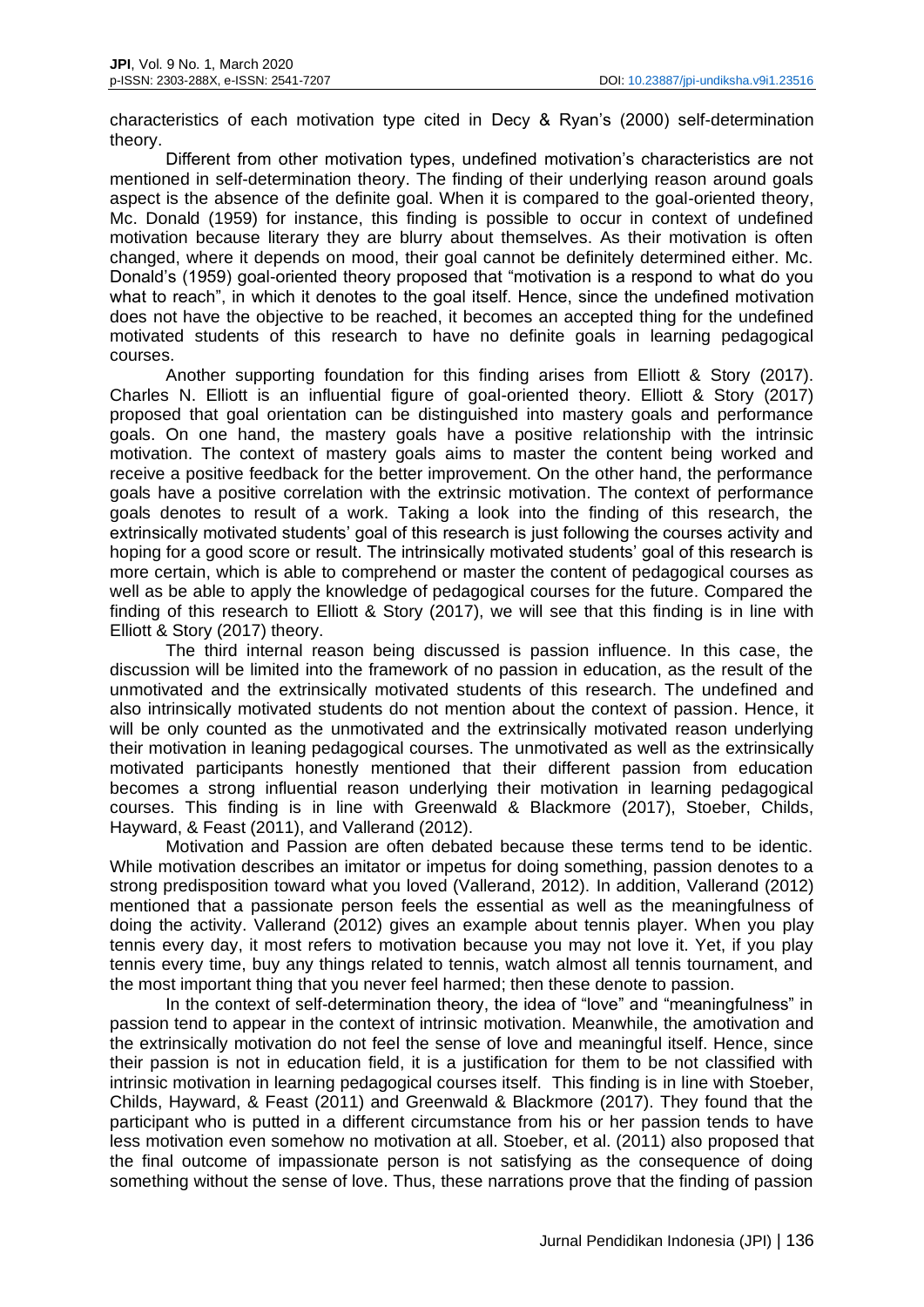influence that found in unmotivated and extrinsically motivated participants can be acknowledged.

The fourth internal reason being discussed is perspective influence. Perspective or perception influence is mentioned by the observed unmotivated, extrinsically motivated, and intrinsically motivated students of this research. First, the observed unmotivated students tend to see no relationship at all between learning pedagogical courses and their dream job. Second, the observed extrinsically motivated students tend to see non-educational benefit of learning pedagogical courses. Third, the observed intrinsically motivated students tend to have positive perspective toward teacher profession as well as learning pedagogical courses for their future. Hence, each of them mentions different perspective underlying their motivation.

The idea of perspective in this finding is in line with the self-determination theory by Decy & Ryan (2000). Decy & Ryan (2000) mentioned that the amotivation does not value and give any credit toward the activity. Meanwhile, the extrinsic motivation gives several attentions but rather for another context. Different from the previous motivation types, the intrinsic motivation highly values the activity as well as gives more credits toward every part of the activity. Hence, it is an acceptable discovery that the unmotivated students see no relationship at all, the extrinsically motivated students see benefit for other contexts, and the intrinsically motivated students have positive perspective toward the pedagogical courses learning as well as toward the teacher profession. Additionally, this finding is also supported by Sailer, Hense, Mandl, & Klevers (2014), who mentioned that different motivations tend to have different perspectives that drive them into the continuity and also resilient in doing a particular activity.

The fifth as well as the last internal reason being discussed is personality influence. Personality appears as the reason underlying observed intrinsically motivated students. In this case, it is believed that all observed participants are also influenced by their personality. Yet, during the interview section, only the intrinsically motivated students show tendency of this influencer. It is indicated by the eager learner personality. The observed intrinsically motivated students incline to love studying, have high curiosity toward new knowledge, like challenges, and be autonomous learners.

The idea of eager learner personality is implicitly cited in the self-determination theory. Decy & Ryan (2000) proposed that the intrinsic motivation tend to be more selfregulated. The self-regulated in Decy & Ryan (2000) proposition denotes to set a clear objective, do something in a long period without feeling hampered, find any sources to enrich their comprehension, and engage in every related activity. These statements are indeed in line with the personality of the observed intrinsically motivated students of this research. In addition, it is explicitly mentioned by Ariani (2013) that intrinsic motivation has positive relationship toward openness to experience, conscientiousness, extraversion, and agreeableness personality. These indicators proposed by Ariani (2013) refers to The Big Five Theory, a personality theory that divides human's personality into OCEAN; O for Openness, C for Conscientiousness, E for Extraversion, A for Agreeableness, and N for Neuroticism.

As what Ariani (2013) mentioned, the intrinsic motivation is more referred to openness to experience, which means that they had high curiosity and interest toward new things. The conscientiousness personality denotes that intrinsically motivated person has inclination to work carefully and structurally. The extraversion, famous for "extrovert" term, means that the intrinsically motivated person is easier to interact and socialize in community. The agreeableness reflects easy to forgive and help. Compared to the finding of this research, it shows such a consistency where the observed intrinsically motivated students of the research tend to love learning, have high curiosity toward new knowledge, and like challenges, which denote to "openness to experience". The autonomous learned further denoted to "Conscientiousness".

Move into the external factors of this case; the first external reason being discussed is parental influence. This reason is mentioned by unmotivated and extrinsically motivated students of this research. What can be inferred from the interview result is that these 2 motivation types tend to be powerless against their parents' desire. As the unmotivated and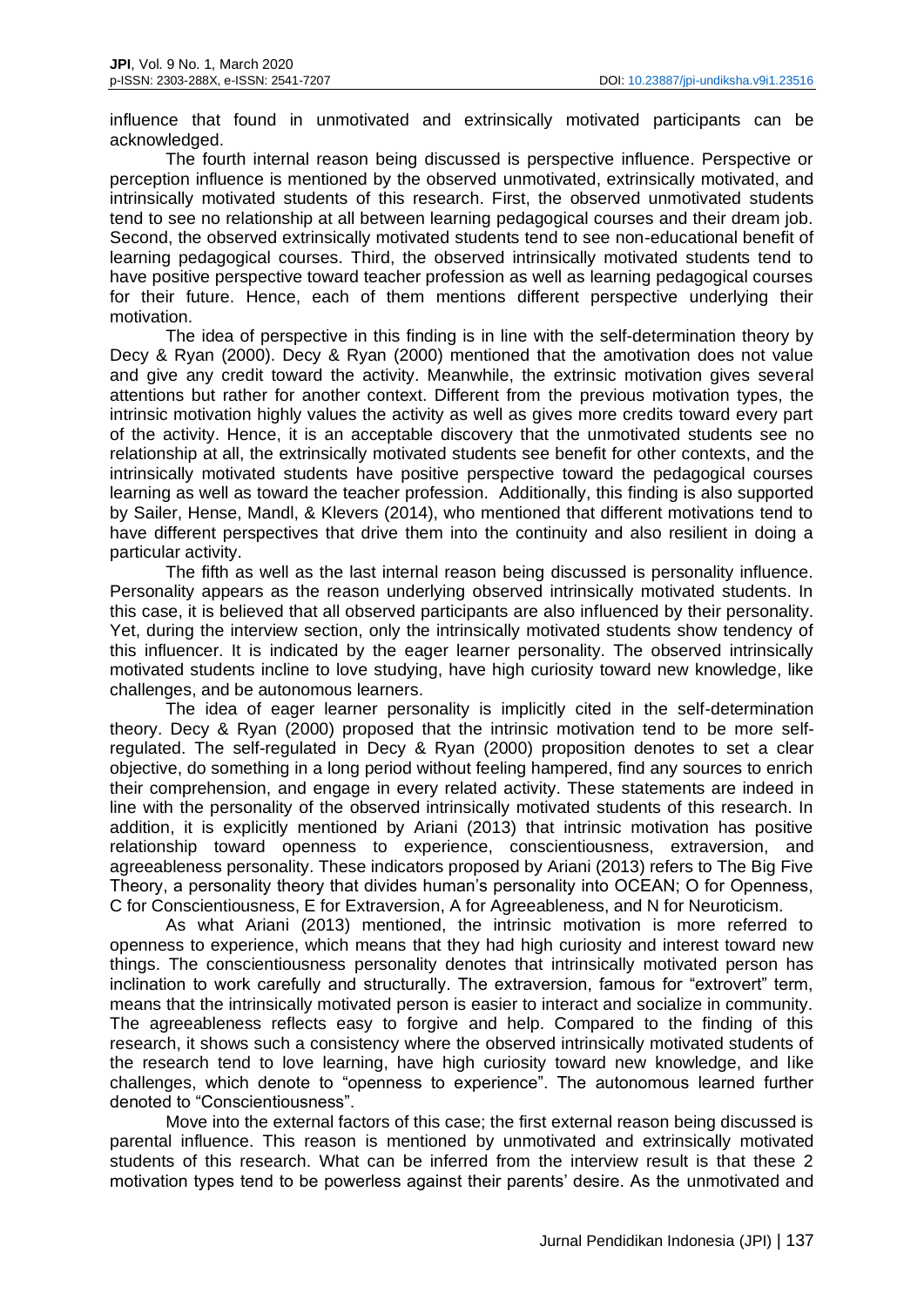extrinsically motivated students have no passion in education; studying pedagogical courses in education department is literary to just fulfill their parents' desire. This is another key term why these motivation types aim to just follow the game during learning pedagogical courses. Their principle is "their parents' happiness is their happiness either". Moreover, their parents' desire is such an order to be followed for them.

The idea of parental influence is in line with the basic motivation' characteristics that proposes in self-determination theory, especially for the extrinsically motivated students. As the theory mentions that extrinsic motivation is influenced by external factors, this finding shows one of that external factors is parental influence. The parental influence forces them to survive in the impassion circumstance. The surprising finding is that the characteristic of amotivation in Decy & Ryan's self-determination theory does not mention about outside factor influence, as in this case is parental influence. Decy & Ryan (2000) even mentioned there is a high possibility of amotivation to drop out themselves. Yet, as well as the extrinsically motivated students of this research, the unmotivated participants present that they can maintain their less-motivation to survive in this circumstance because of parental influence.

The finding of parental influence on motivation has been broadly discussed, such as by Christenson, Wylie, & Reschly (2012) and Gonida & Urdan (2007). Talking about parental issues, there are many variables which are needed to be considered, such as family's economy, culture, perception, etc. (Christenson, et al., 2012). Compared to the finding of this research, the parental influence occurs because participants' parents of this research perceive that English has broad opportunity where their children can work in various sectors. As mentioned by Gonida & Urdan (2007), the children further become powerless against their parents because of several reasons, namely 1) desire to gratify the family, 2) responsibility to reimburse the family's sacrifices, 3) perception of family's strong support toward academic achievement, 4) perception of lifting up family's pride, and 5) perception of academic performance. In this case, these factors are positively connected with the finding of the research, which is shown by the participants who aim to make their parents happy as that was their happiness too.

The second external reason being discussed is lecturer influence. This finding is only mentioned by the extrinsically motivated students of this research. Indeed, there are 3 external factors that influence the extrinsically motivated students of this research: 1) parental influence, 2) lecturer influence, and 3) score influence. Besides the parental influence, the lecturer influence and score influence are the reasons which are not mentioned by other motivation types except extrinsically motivation. Interview result shows that the way lecturer taught the observed extrinsically motivated students will determine their behavior in learning. If they think it is match with them, they tend to follow the class nicely. However, if they perceive the lecturer cannot teach them well, they incline to ignore the class activity.

In the context of pedagogical courses in university, this finding is reliable with Katarina Aškerc & Sebastian Kočar (2017). In 2016, Katarina Aškerc Veniger found that most Slovenian teachers feel unsatisfied when joining Pedagogical Courses Training (PCT). It is indeed such an interesting case, knowing that even the teachers who have learned pedagogical courses tend to have no motivation in pedagogical courses training. Further research has been conducted by Katarina Aškerc & Sebastian Kočar (2017). Surprisingly, they found that the trainer or the instructor in that program cannot teach them well. Even, 34% of the instructors never learn pedagogical courses before. The impact is that the participants cannot regulate their motivation while joining that pedagogical courses program. Taking into account, as portrayed by Katarina Aškerc Veniger (2016) and Katarina Aškerc & Sebastian Kočar (2017), the finding of this research shows that lecturer has strong influence toward students' motivation.

The third as well as the last external reason being discussed is score influence. This reason is another outside factor that exposed by the extrinsically motivated students of this research. Compared to other motivation types, the extrinsic motivation is the only motivation type that is underlain by this reason. Score is the external factor that is used to boost the observed extrinsically motivated students to study. The interview shows that the observed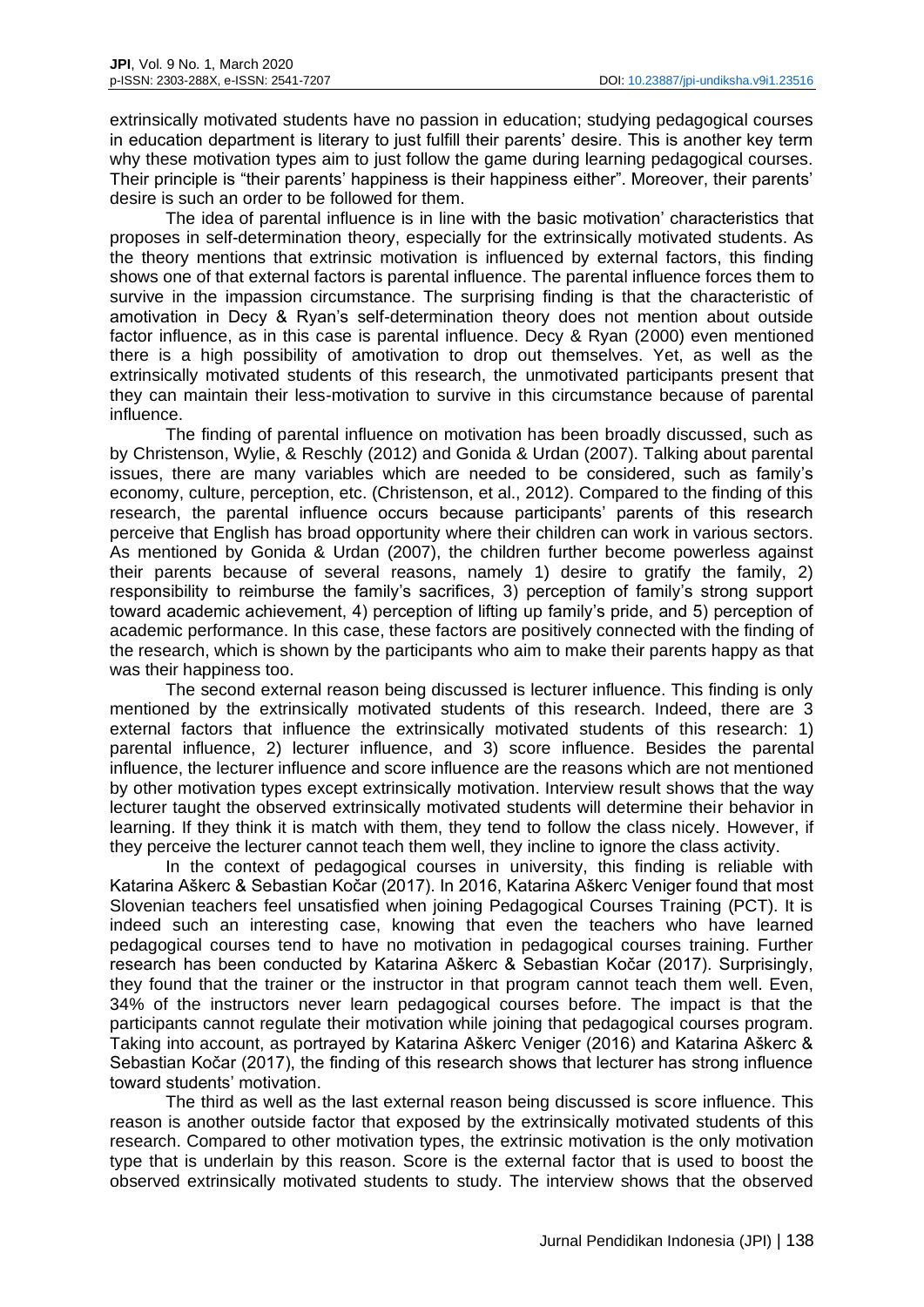extrinsically motivated students tend to study hard if only the activity is being assessed. This is in line with the statement of Elliott & Story (2017) that extrinsic motivation's goals are more inclined towards results and performance than inclined toward comprehending and being able to apply. In this case, getting high score is the consequence of maintaining their pride toward friends, lecturers, and their parents. This is also in line with the characteristic of the extrinsic motivation proposed by Decy & Ryan (2000), that extrinsic motivation is identic with doing something for avoiding negative feeling toward the social circumstance.

### **4. Conclusion and Suggestion**

Due to the limitation and unavailability of the researcher to figure out motivation in all semesters, the presented results are not conclusive. However, these results portray that this case does exist in English Language Education (ELE) of Undiksha. Furthermore, the results of this research can be used as one of references to conduct future researches in a same area which are more rigorous and conclusive. The finding and discussion of this case portray that: 1) there is an inclination showing that most of observed ELE students are identified to be intrinsically motivated in learning pedagogical courses, while the rest are identified to be extrinsically motivated, unmotivated, and undefined motivated, and 2) reasons underlying ELE students' motivation in learning pedagogical courses can be categorized into 2 categories, they are internal reasons (mood, goals, passion, perspective, & personality) and external reasons (parent, score, & lecturer). The research's results are expected to be used by the department and the lecturer as a reference and evaluation material. By using the results of this research, the department as well as the lecturers can program the most suitable approaches, methods, techniques, and strategies to teach the students based on their particular motivation.

# **References**

- Andres, H. P. (2019). Active teaching to manage course difficulty and learning motivation. *Journal of Further and Higher Education*, 43(2), 220–235. https://doi.org/10.1080/0309877X.2017.1357073
- Ariani, D. W. (2013). Personality and Learning Motivation. *European Journal of Business and Management*, *5*(10), 26–38. https://doi.org/10.4324/9781315588391-5
- Chin, K. Y., Hong, Z. W., Huang, Y. M., Shen, W. W., & Lin, J. M. (2016). Courseware development with animated pedagogical agents in learning system to improve learning motivation. *Interactive Learning Environments*, 24(3), 360–381. https://doi.org/10.1080/10494820.2013.851089
- Chiew, K. S., & Braver, T. S. (2011). Positive affect versus reward: Emotional and motivational influences on cognitive control. *Frontiers in Psychology*, 2(OCT), 1–10. https://doi.org/10.3389/fpsyg.2011.00279
- Christenson, S. L., Wylie, C., & Reschly, A. L. (2012). Parental Influences on Achievement Motivation and Student Engagement. *Handbook of Research on Student Engagement*, 1–840. https://doi.org/10.1007/978-1-4614-2018-7
- Deci, E. L., & Ryan, R. M. (2000). Intrinsic Motivation and Extrinsic Motivation: Classic Definitions and New Directions. *Contemporary Educational Psychology*, 25, 54-67. https://doi.org/10.1006/ceps.1999.1020
- Deci, E. L., & Ryan, R. M. (2008). Self-Determination Theory: A Macrotheory of Human Motivation, Development, and Health. *Canadian Psychology*, 49(3), 182–185. https://doi.org/10.1037/a0012801
- Deci, E. L., & Ryan, R. M. (2015). Self-Determination Theory. *International Encyclopedia of Social & Behavioral Sciences (Second Edition, Vol. 11)*. Elsevier. https://doi.org/10.1016/B978-0-08-097086-8.26036-4
- Ekici, S. (2011). The effect of positive and negative mood on motivation to succeed of elite athletes. *International Journal of Human Sciences*, 8(2), 946–962.
- Elliott, C. N., & Story, P. A. (2017). Motivational Effects of Goal Orientation. *The Kennesaw Journal of Undergraduate Research*, 5(1), Article 4. https://doi.org/10.32727/25.2019.18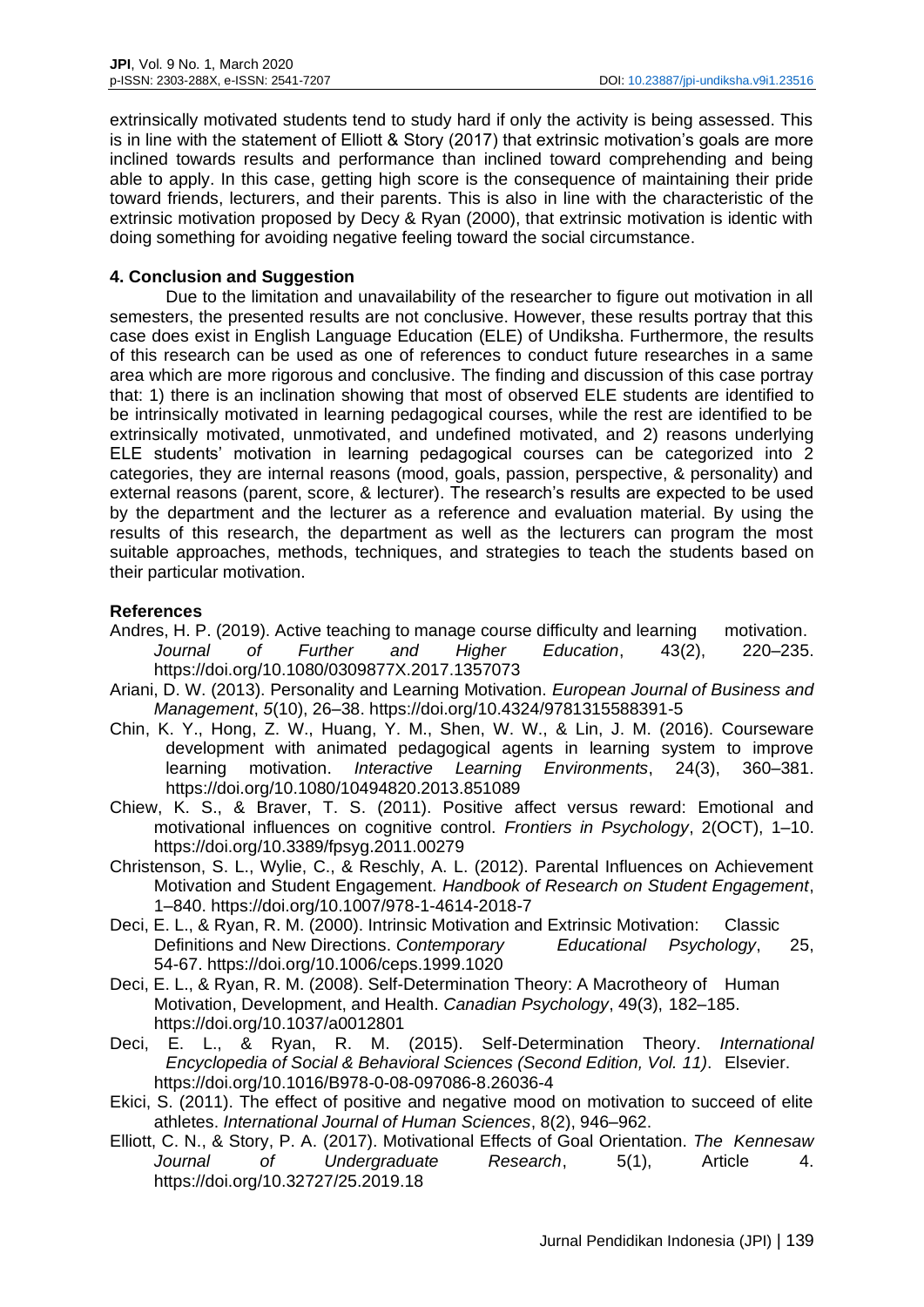- Gonida, E. N., & Urdan, T. (2007). Parental influences on student motivation, affect and academic behaviour: Introduction to the Special Issue. *European Journal of Psychology of Education*, *22*(1), 3–6. https://doi.org/10.1007/BF03173685
- Greenwald, R., & Blackmore, C. (2017). Passion Play: The Relationship between Passion and Motivation in On-Line Gaming. *SOJ Psychology*, *5*(1), 1–4. https://doi.org/10.15226/2374-6874/5/1/00142
- Hu, W., Jia, X., Plucker, J. A., & Shan, X. (2016). Effects of a Critical Thinking Skills Program on the Learning Motivation of Primary School Students. *Roeper Review*, 38(2), 70–83. https://doi.org/10.1080/02783193.2016.1150374
- Kaufmann, N., Schulze, T., & Veit, D. (2011). More than fun and money. Worker Motivation in
- Crowdsourcing A Study on Mechanical Turk. *Proceedings of the Seventeenth Americas Conference on Information Systems*, 4(2009), 1–11. https://doi.org/10.1145/1979742.1979593
- Katarina Aškerc Veniger. (2016). University Teachers' Opinions about Higher Education Pedagogical Training Courses in Slovenia. *C E P S Journal.* 6, 141–161.
- Katarina Aškerc & Sebastian Kočar. (2017). Teaching and the Pedagogical Training of University Teaching Staff – Practice and Opinions under Slovenian Higher Education Legislation. *Education Inquiry*. ISSN:4508(February). https://doi.org/10.3402/edui.v6.25591
- Keçeci, G., & Zengin, F. K. (2017). Observing the Technological Pedagogical and Content Knowledge Levels of Science Teacher Candidates. *Educational Research and Reviews*, 12(24), 1178–1187. Retrieved from http://ezproxy.lib.uconn.edu/login?url=https://search.ebscohost.com/login.aspx?direct=t rue&db=eric&AN=EJ1164648&site=ehost-live
- Li, P., & Pan, G. (2009). The Relationship between Motivation and Achievement—A Survey of the Study Motivation of English Majors in Qingdao Agricultural University. *English Language Teaching*, 2(1), 123–128. https://doi.org/10.5539/elt.v2n1p123
- Lin, M. H., Chen, H. C., & Liu, K. S. (2017). A study of the effects of digital learning on learning
- motivation and learning outcome. *Eurasia Journal of Mathematics, Science and Technology Education*, 13(7), 3553–3564. https://doi.org/10.12973/eurasia.2017.00744a
- Løvoll, H. S., Røysamb, E., & Vittersø, J. (2017). Experiences matter: Positive emotions facilitate intrinsic motivation. *Cogent Psychology*, 4(1). https://doi.org/10.1080/23311908.2017.1340083
- Mc. Donald, Frederick. (1959). *Educational Physchology*. Tokyo: Wadsworth Publishing Company.
- Miles, Mattew B. & Huberman, A. Michael. (1994). *Qualitative Data Analysis*. United States of America: Sage Publication.
- Ödalen, J., Brommesson, D., Erlingsson, G. Ó., Karlsson, J., Fogelgren, M., Ödalen, Karlsson,
- J. (2018). Teaching university teachers to become better teachers: the effects of pedagogical training courses at six Swedish universities. Higher Education Research & Development, 0(0), 1–15. https://doi.org/10.1080/07294360.2018.1512955
- Parylo, O. (2015). Connecting Attitudes Toward Teaching and Pedagogical Formation Courses: A Study of Turkish Pre-Service Teachers. *Australian Journal of Teacher Education*. 2015 40(5).
- Pekkarinen, V., & Hirsto, L. (2017). University Lecturers' Experiences of and Reflections on the Development of Their Pedagogical Competency. *Scandinavian Journal of Educational Research*, 0(0), 1–19. https://doi.org/10.1080/00313831.2016.1188148
- Salikin, H., Bin-Tahir, S. Z., Kusumaningputri, R., & Yuliandari, D. P. (2017). The Indonesian EFL Learners' Motivation in Reading. *English Language Teaching*, 10(5), 81. https://doi.org/10.5539/elt.v10n5p81